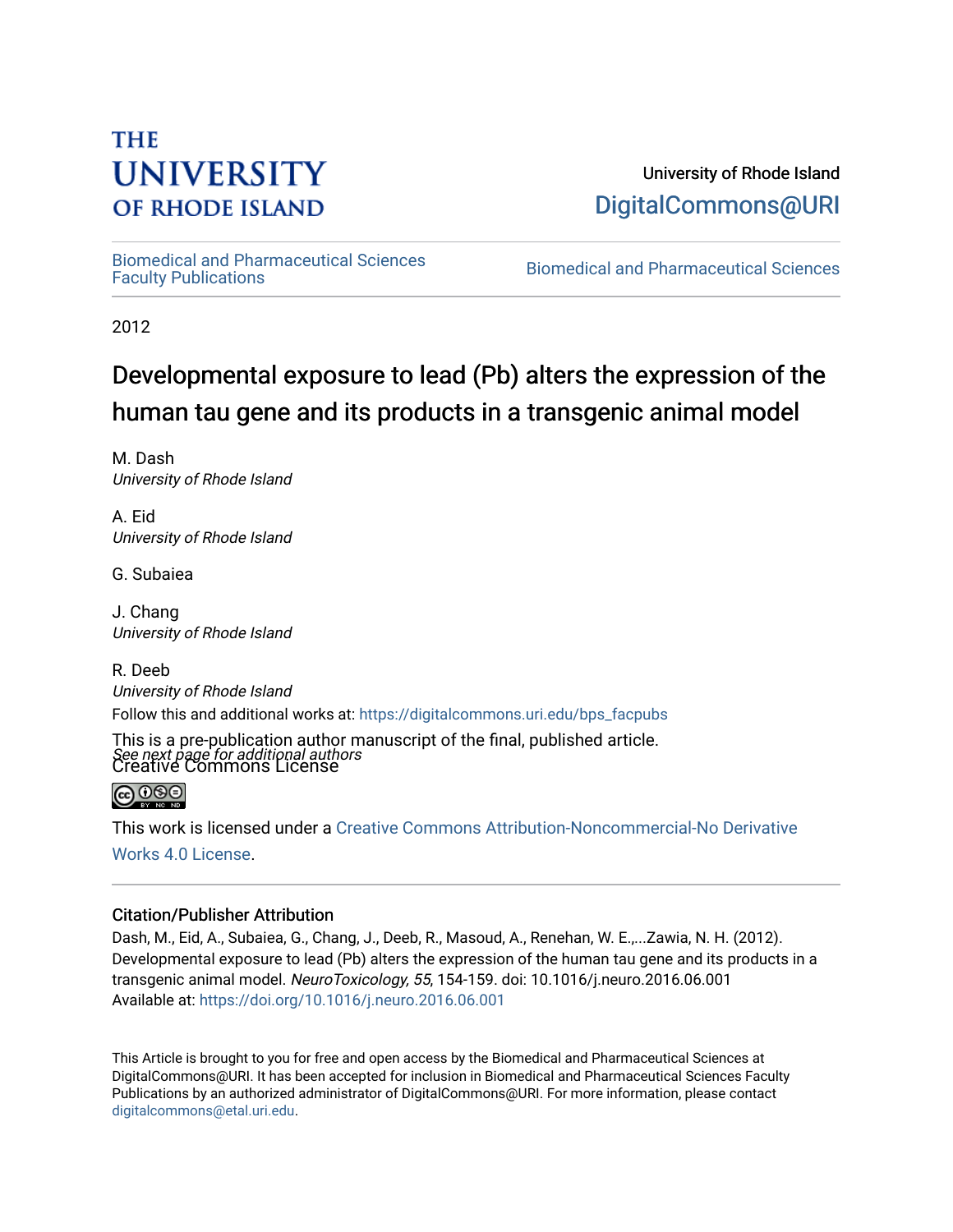# Authors

M. Dash, A. Eid, G. Subaiea, J. Chang, R. Deeb, A. Masoud, William E. Renehan, A. Adem, and Nasser H. Zawia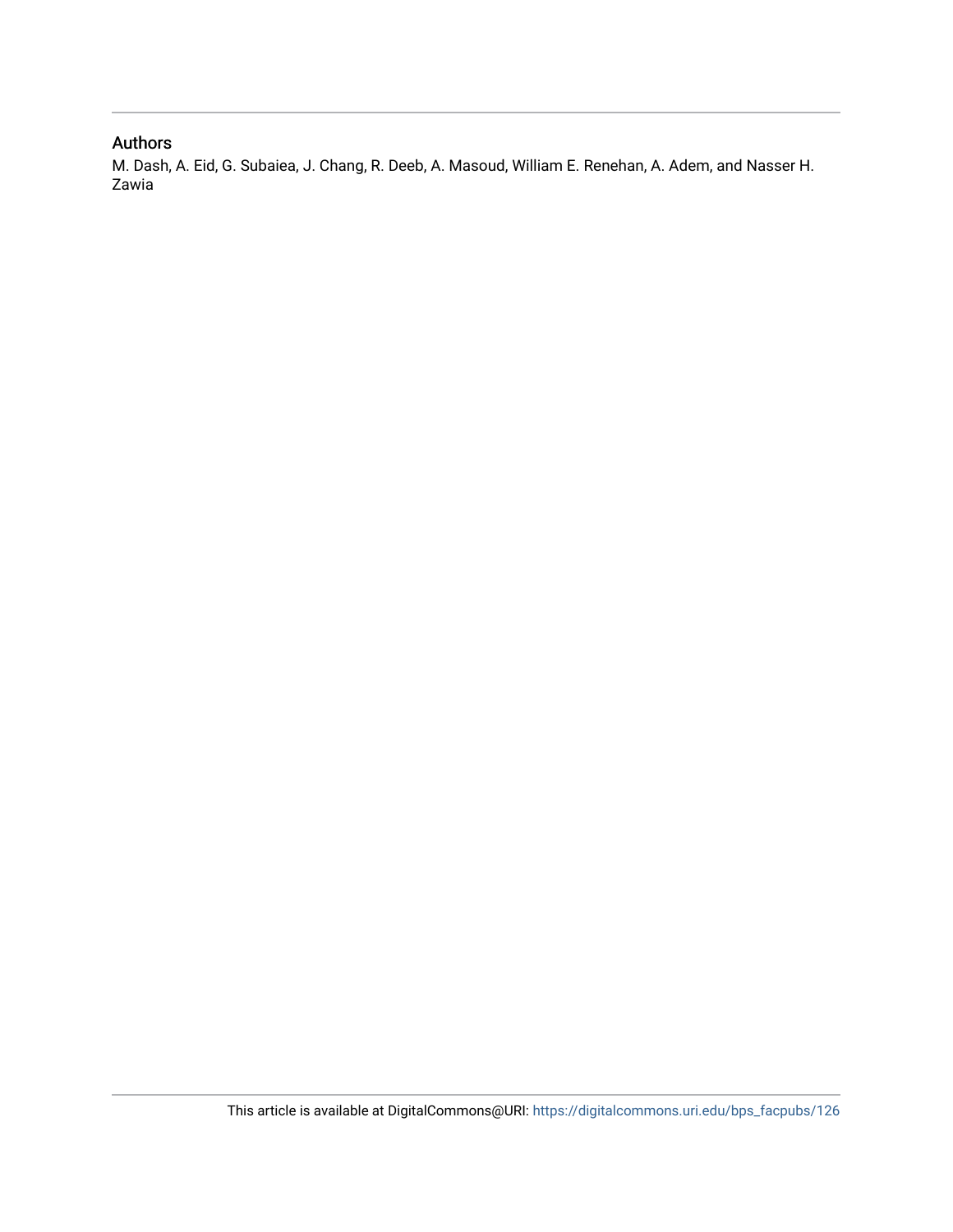

# **HHS Public Access**

Neurotoxicology. Author manuscript; available in PMC 2017 December 21.

Published in final edited form as:

Author manuscript

Neurotoxicology. 2016 July ; 55: 154–159. doi:10.1016/j.neuro.2016.06.001.

# **Developmental exposure to lead (Pb) alters the expression of the human tau gene and its products in a transgenic animal model**

M. Dash<sup>a</sup>, A. Eid<sup>a,b</sup>, G. Subaiea<sup>d</sup>, J. Chang<sup>c</sup>, R. Deeb<sup>a</sup>, A. Masoud<sup>c,e</sup>, W.E. Renehan<sup>a,b,c</sup>, A. **Adem**<sup>f</sup> , and **N.H. Zawia**a,b,c,\*

aInterdisciplinary Neurosciences, University of Rhode Island, Kingston, RI, United States

<sup>b</sup>George and Anne Ryan Institute for Neuroscience, University of Rhode Island, Kingston, RI, United States

<sup>c</sup>Biomedical and Pharmaceutical Sciences, University of Rhode Island, Kingston, RI, United **States** 

<sup>d</sup>Hail University, Hail, Saudi Arabia

<sup>e</sup>Biochemical Technology Program, Faculty of Applied Science, Thamar University, Thamar, Yemen

<sup>f</sup>Department of Pharmacology and Therapeutics, United Arab Emirates University, Al-Ain, UAE

# **Abstract**

Tauopathies are a class of neurodegenerative diseases associated with the pathological aggregationof the tau protein in the human brain. The best known of these illnesses is Alzheimer's disease (AD); a disease where the microtubule associated protein tau (MAPT) becomes hyperphosphorylated (lowering its binding affinity to microtubules) and aggregates within neurons in the form of neurofibrillary tangles (NFTs). In this paper we examine whether environmental factors play a significant role in tau pathogenesis. Our studies were conducted in a double mutant mouse model that expressed the human tau gene and lacked the gene for murine tau. The human tau mouse model was tested for the transgene's ability to respond to an environmental toxicant. Pups were developmentally exposed to lead (Pb) from postnatal day (PND) 1-20 with 0.2% Pb acetate. Mice were then sacrificed at PND 20, 30, 40 and 60. Protein and mRNA levels for tau and CDK5 as well as tau phosphorylation at Ser396 were determined. In addition, the potential role of miRNA in tau expression was investigated by measuring levels of miR-34c, a miRNA that targets the mRNA for human tau, at PND20 and 50. The expression of the human tau transgene was altered by developmental exposure to Pb. This exposure also altered the expression of miR-34c. Our findings are the first of their kind to test the responsiveness of the human tau gene to an environmental toxicant and to examine an epigenetic mechanism that may be involved in the regulation of this gene's expression.

<sup>\*</sup>Corresponding author at: Interdisciplinary Neurosciences, University of Rhode Island, Kingston, RI, United States. **Conflicts of interest**: The authors declare that there are no conflicts of interest.

**Appendix A**. Supplementary data: Supplementary data associated with this article can be found, in the online version, at [http://](http://dx.doi.org/10.1016/j.neuro.2016.06.001) [dx.doi.org/10.1016/j.neuro.2016.06.001.](http://dx.doi.org/10.1016/j.neuro.2016.06.001)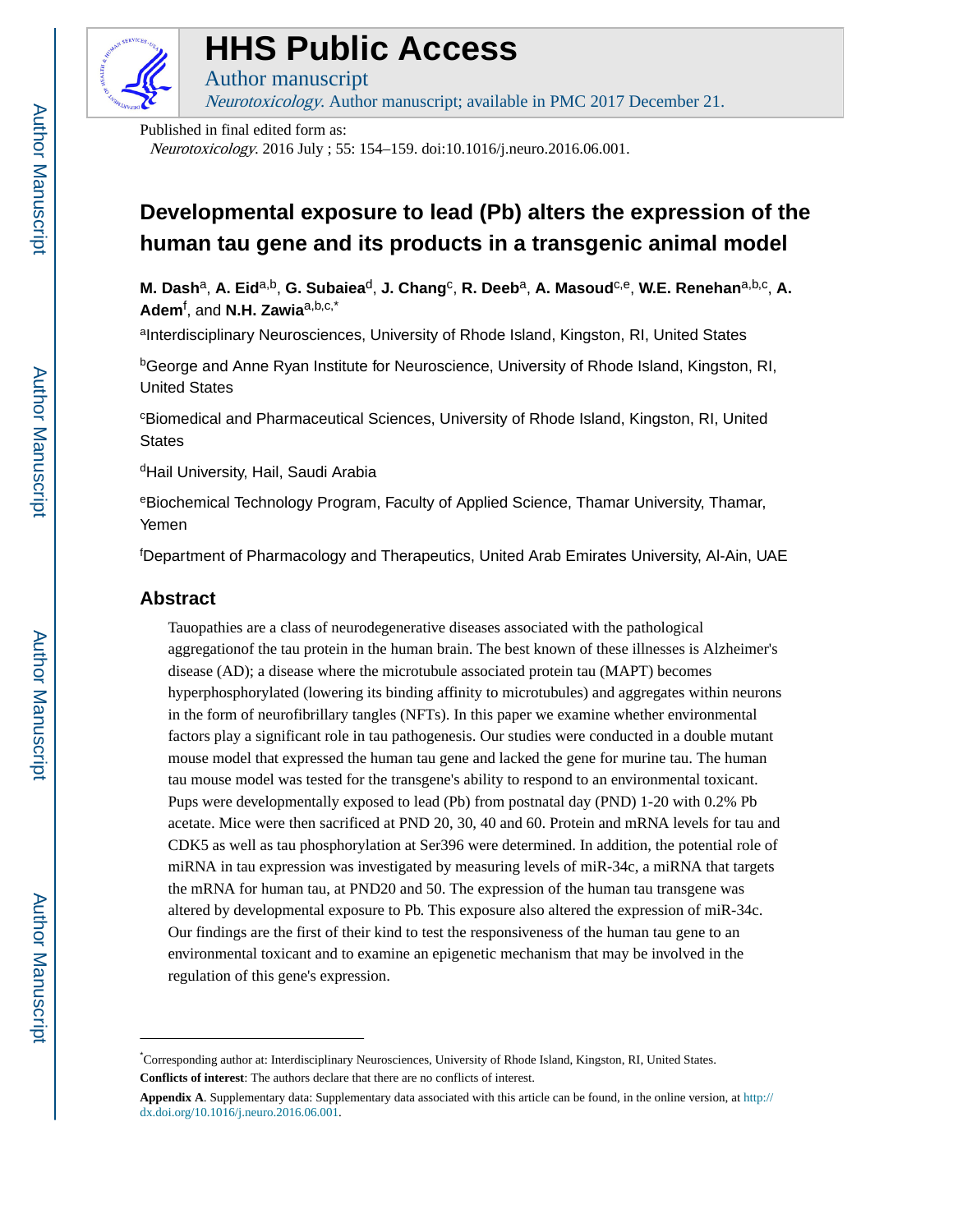#### **Keywords**

Alzheimer's disease; Neurofibrillary tangles; Lead; Tauopathy; microRNA

# **1. Introduction**

Tauopathies are a class of neurodegenerative diseases associated with the pathological aggregation of the tau protein in the human brain. There are approximately thirty known tauopathies, with different clinical, pathological and biological characteristics (Caillet-Boudin et al., 2015). Some tauopathies are considered familial and are related to precise mutations of the tau gene, while others are sporadic in nature with no direct genetic links. Perhaps the best-known tauopathy is Alzheimer's disease (AD), the most common form of dementia affecting elderly people over the age of 65 and the sixth leading cause of death in the United States (Alzheimer's, 2015). A key pathological feature of AD is the aggregation of the tau protein and its deposition within neurons in the form of neurofibrillary tangles (NFTs). In the healthy brain, tau stabilizes microtubules and supports intracellular transportation. If tau is hyperphosphorylated, its binding affinity for tubulin is lowered, increasing the probability that tau will aggregate and form tangles. The aberrant phosphorylation of tau compromises microtubule stability, axonal transport and, therefore, cognitive function (Gendron and Petrucelli, 2009).

Patients that develop AD prior to age 65 are considered to have Early Onset AD and may exhibit hereditable mutations in the Amyloid Precursor Protein (APP), Presenilin1 (PSEN1) or Presenilin2 (PSEN2) genes (Liddell et al., 2001). Most individuals that develop AD (>95%) have sporadic or Late Onset AD (LOAD) (Bekris et al., 2010). Genome analyses have failed to identify a clear genetic etiology for this form of AD, suggesting the possibility that environmental exposures and related epigenetic modifications play an important role in the pathogenesis of sporadic forms of AD and other tauopathies (Karch and Goate, 2014; Lunnon and Mill, 2013; Rosenthal and Kamboh, 2014).

The environment contains a number of toxicants that are risk factors for the development of neurodegenerative diseases. These include, but are not limited to, pesticides (such as DDT), metals, and air pollution (Dosunmu et al., 2007). The heavy metal lead (Pb) still poses a danger as an environmental toxicant. While extant research does not provide clear evidence that Pb exposure is the cause of AD or other tauopathies, the identification of relationships between Pb poisoning and cognitive decline began to surface after several longitudinal and cross-sectional studies were performed on the elderly. The Normative Aging Study, a prospective continuing study started by the Veterans Administration in 1963, has shown that participants with higher levels of Pb in the blood/bone exhibited diminished performance in cognitive measures such as the Wechsler Adult Intelligence Scale-Revised and Mini-Mental state examination (Payton et al.,1998; Weisskopf et al., 2007, 2004; Wright et al., 2003).

In conjunction with this data collected in humans, recent research has demonstrated that mice exposed to Pb postnatally performed worse during cognitive behavior tests as aged adults (Bihaqi and Zawia, 2013). These behavioral deficits correlated with the changes in the protein and gene expression levels of tau, phosphorylated tau, related enzymes and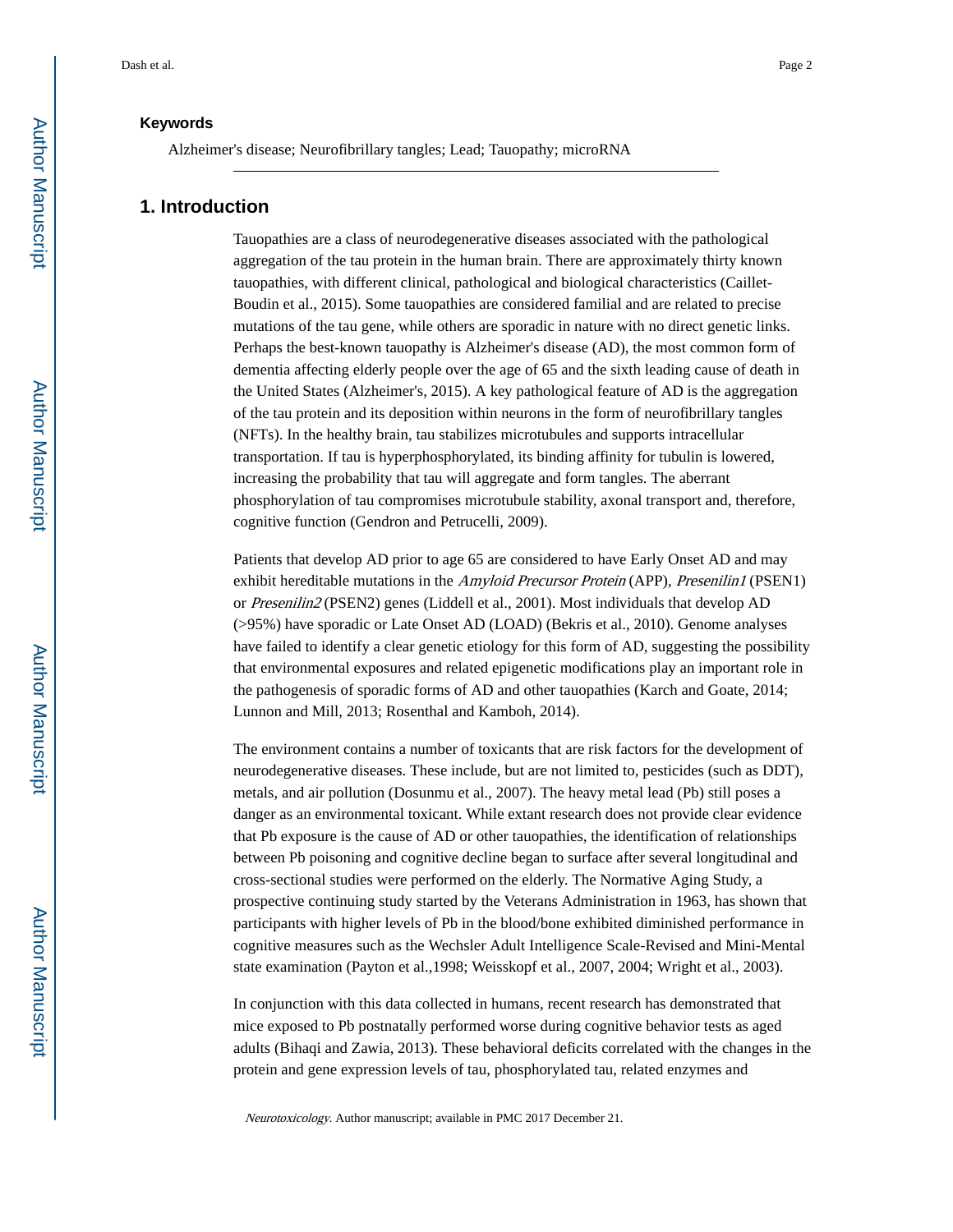transcription factors (Bihaqi et al., 2014; Bihaqi and Zawia, 2013). More recently we discovered that epigenetic mediators such as microRNA may paly a role in mediating these changes in gene expression (Masoud et al., 2016). Developmental Pb studies completed in the wild-type mice were replicated in non-human primates. Results from the primate study were consistent with those found in the mouse model. Furthermore, the exposed primates showed a development of NFTs at the end of life, a classic pathological marker of AD (Bihaqi and Zawia, 2013).

To translate the results seen in our rodent and primate studies into a human application, we have implemented the use of a transgenic mouse model that possesses the gene for human tau. Prior studies have provided strong evidence for the ability of an environmental toxin to affect the murine tau gene, but there is a critical need to examine the relationship between toxins and the human tau gene because the mouse and human genes produce different protein products. The mouse gene does not produce all of the isoforms produced by the human gene. This whole line of investigation would have to come to a dead end if it was discovered that the human gene was not sensitive to the effects of Pb exposure.

The present study utilizes a transgenic mouse that has a homozygous knock-out of the murine tau gene and is hemizygous for the human tau gene. On a molecular level, this transgene includes the promoter, intronic regions, and regulatory regions of the human MAPT gene. The transgenic mouse model develops all six isoforms of the human protein tau, including both 3R and 4R isoforms. Since the adult mouse brain contains exclusively the 4R tau isoform, while the adult human brain contains roughly equal amounts of 3R and 4R, this model has a representative human tau ratio (Andorfer et al., 2003).

The primary purpose of the current research was to explore the utility of this transgenic mouse model in the study of interactions between environmental toxicants and the human tau gene. Our investigation examined whether the human tau transgene is responsive to exposure to a developmental toxicant by determining the effect of this exposure on tau protein and gene expression. In addition, we surveyed the impact of the toxicant on a population of miRNA that target the mRNA for MAPT.

#### **2. Methodology**

#### **2.1. Animals and exposure**

This study employed the transgenic mouse model B6.Cg-Mapttm1(GFP)Klt Tg(MAPT)8cPdav/J [Jackson Laboratory Stock 005491, Bar Harbor, ME]). No endogenous mouse MAPT is detected in these mice, but all six isoforms (including both 3R and 4R forms) of human MAPT are expressed. Mice were bred in the Animal Care Facility at the University of Rhode Island (Kingston, RI). All experiments were performed in accordance with the standard guidelines and protocol approved by the University of Rhode Island Institutional Animal Care and Use Committee (IACUC) with supervision of the university's veterinarian.

The transgenic mice were divided into two groups. One group of mice was exposed to Pb during the first 20 days of postnatal life according to the protocol we have published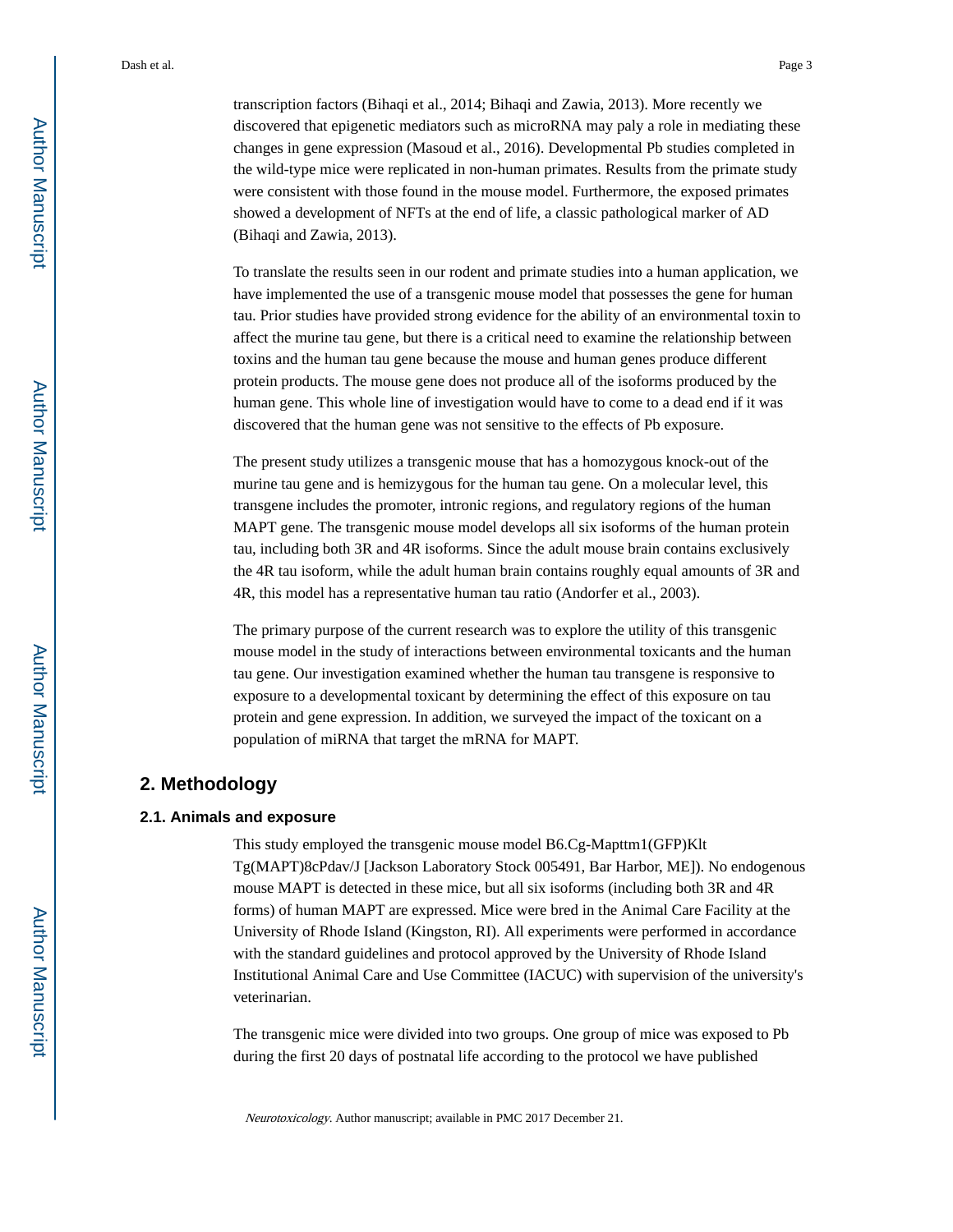previously (Bihaqi et al., 2014). Mice in the second cohort were not exposed to Pb and served as controls. The first group was exposed to 0.2% Pb Acetate via the drinking water of their respective dams. Lead acetate (500 mg) was dissolved in 250 mL of deionized water. This exposure protocol causes the concentration of Pb in the cerebellum of PND 20 rodents  $(0.25+\div 0.07 \mu g/g)$  to be approximately three times the level seen in control animals (Zawia and Harry, 1996). Blood levels have been shown to be 46.43 (μg/dl during Pb exposure but are reduced to basal levels in adults (Basha et al., 2005). Exposure began 24 h after birth (PND 1) and continued until weaning (PND 20). Mice were euthanized with  $CO<sub>2</sub>$  at PND 20, PND 30, PND 40 and PND 60 for protein and mRNA measures and at PND 20 and PN D50 for miRNA assays. For each time point and exposure group there was an  $n = 3$ . The brains were removed and placed on ice followed by immediate storage at −80°C.

#### **2.2. Genotyping**

Pups born in-house were weaned, separated by sex, and genotyped at PND 20. Tail snips of 2 mm were taken from each mouse and a DNA extraction was performed on each sample. The resulting DNA was amplified with the following primers— transgene sense: 5<sup>'</sup>-CGAAGTGATGGAAGATCACG-3′ and transgene antisense: 5′- GTCTTGGTGCATGGTGTAGC-3′. Amplification was conducted under the following

conditions: 94 °C for 2min followed by 30 cycles of 94 °C for 30 s, 55 °C for 30 s and 72 °C for 1 min. The amplified product was electrophoresed on a 2% agarose gel at 100 V for 90 min and imaged on the Amersham Typhoon Imager Scanner FLA 9000 (GE Life Sciences, Piscataway, NJ).

#### **2.3. Protein levels**

Western blots were utilized to examine protein levels of total tau, phosphorylated tau Ser396, and cyclin dependent kinase 5 (CDK5). The following protocol was used to prepare samples for total tau, Ser396, and CDK5: 50 mg of cerebral cortical brain tissue was homogenized in 1 mL of radioimmunoprecipitation assay (RIPA) lysis buffer containing 10 mM Tris-HCl (pH 7.4), 150 mM NaCl, 1% Triton X-100, 0.1% sodium dodecyl sulfate, 1 mM ethylenediaminetetraacetic acid and 2 μL protease inhibitor, and 10 μL phosphatase inhibitor. The homogenates were placed on ice for 10min before being centrifuged at  $8000\times$ RPM for 10 min at 4°C. Lysate protein concentrations were determined by a bicinchoninic acid assay (Thermo Scientific Pierce, Rockford, IL), at 560 nm using the Spectra-Max Multimode plate reader (Molecular Devices, Sunnyvale, CA). Following protein standardization, samples were prepared for western blotting according to the concentrations listed in Table 1.

Samples were separated on polyacrylamide gels at 85 V for 90min and then transferred to PVDF membranes (Millipore, Billerica, MA). Membranes were blocked at room temperature and incubated overnight with blocking buffer and primary antibody (Table 1) with gentle shaking at 4°C. The membranes were then washed with TBST three times and incubated with the appropriate secondary antibody. The membranes were washed 3 times with TBST and 3 times with TBS. Membranes were imaged on the Odyssey® Infrared Imaging System (Li-Cor, Lincoln, NE). All blots were normalized to housekeeping proteins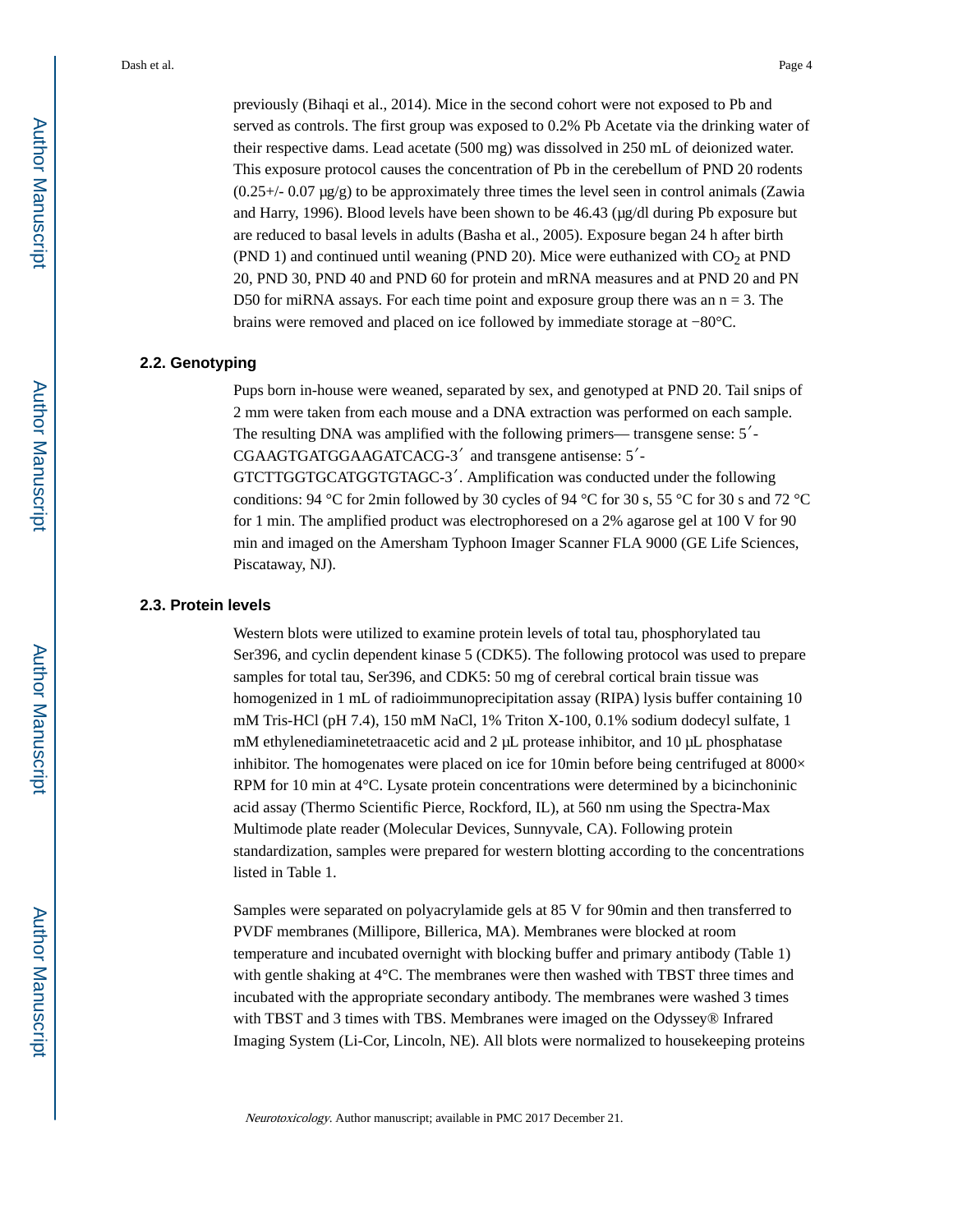GAPDH or β-Actin. Total tau and phospho-tau blots were normalized to GAPDH. CDK5 was normalized to β-Actin.

#### **2.4. Immunohistochemistry**

Immunohistochemistry was used to visually confirm the presence of hyperphosphorylated tau in 13-month-old mice. While our study involved developmental profiles, we used older mice to confirm the presence of tau immunoreactvity and to observe for pathological deposits associated with the presence of the human tau gene. These normally do not fully manifest until an older age. According to a protocol previously published (Subaiea et al., 2015), mice were deeply anesthetized with an intraperitoneal injection of 0.1 ml/10 g of xylazine-ketamine mixture (100-10 mg/ml) and were perfused transcardially with 100 ml of perfusion wash containing 0.8% sodium chloride, 0.8% sucrose, 0.4% dextrose, 0.034% anhydrous sodium cacodylate, and 0.023% calcium chloride. Mice were then perfused with 100 mL of perfusion fix containing 4% paraformaldehyde, 4% sucrose, and 1.07% anhydrous sodium cacodylate, and their brains were removed. The extracted brains were post-fixed in the perfusion fix solution overnight and then cryopreserved in 30% sucrose solution at −20 °C. Fixed brains were sent to NeuroScience Associates (Knoxville, TN) and stained with 1:2500 phospho-tau Thr181 (Thermo Scientific Pierce, Rockford, IL).

#### **2.5. RNA and micro RNA (miRNA) isolation and real-time PCR**

Total RNA was isolated from Pb-exposed and non-exposed cerebral cortex tissue according to the TRIzol method (Invitrogen, Carlsbad, CA). Purity and concentration were confirmed using a Nanodrop UV/vis Spectrophotometer (Thermo Scientific, Wilmington, DE). First strand complementary DNA (cDNA) was synthesized from 1 (μg total RNA using the iScript cDNA synthesis kit (Bio-Rad, Hercules, CA) for mRNA and NCode™ VILO™ miRNA cDNA Synthesis Kit (Invitrogen, CA) for miRNA. cDNA was amplified using real-time polymerase chain reaction (PCR). The SYBR Green quantitative real-time PCR assay was performed in 12.5 μl (20 μl for miRNA) reactions using 1 μl cDNA template, 1 X SYBR Green master mix (Applied Biosystems, Foster City, CA), 0.5 μM forward and reverse primers, and deionized  $H_2O$ . The primers utilized can be found in Table 2. Amplification was performed on ViiA 7 Real-Time PCR System (Applied Biosystems, Foster City, CA) following the standard protocol: 50°C for 2min followed by 95 °C for 10min, then 40 cycles of 95 °C for 15 s and 60 °C for 1 min. Results were analyzed with with ViiA 7, and expression was reported relative to glyceraldehyde-3-phosphate dehydrogenase (GAPDH) mRNA with the 2- $C_T$  method for mRNA and 2- $C_T$  for miRNA which was normalized to small nucleolar RNA 202 (sno202).

#### **2.6. Statistical analysis**

Western blot bands were quantified using the Li-Cor Odyssey infrared image system. Real time PCR curves were quantified using Viia7 Real-Time PCR System software. All measurements were made in triplicate and all values are presented as mean istandard error of the mean. Analyzing the protein and mRNA levels of the Pb-exposed group versus the control groups tested the responsiveness of the transgene to Pb exposure. One-way analysis of variance (ANOVA) for each gene was performed with the Newman-Keuls multiplecomparison post hoc test. Newman-Keuls was chosen as the preferred method for a stepwise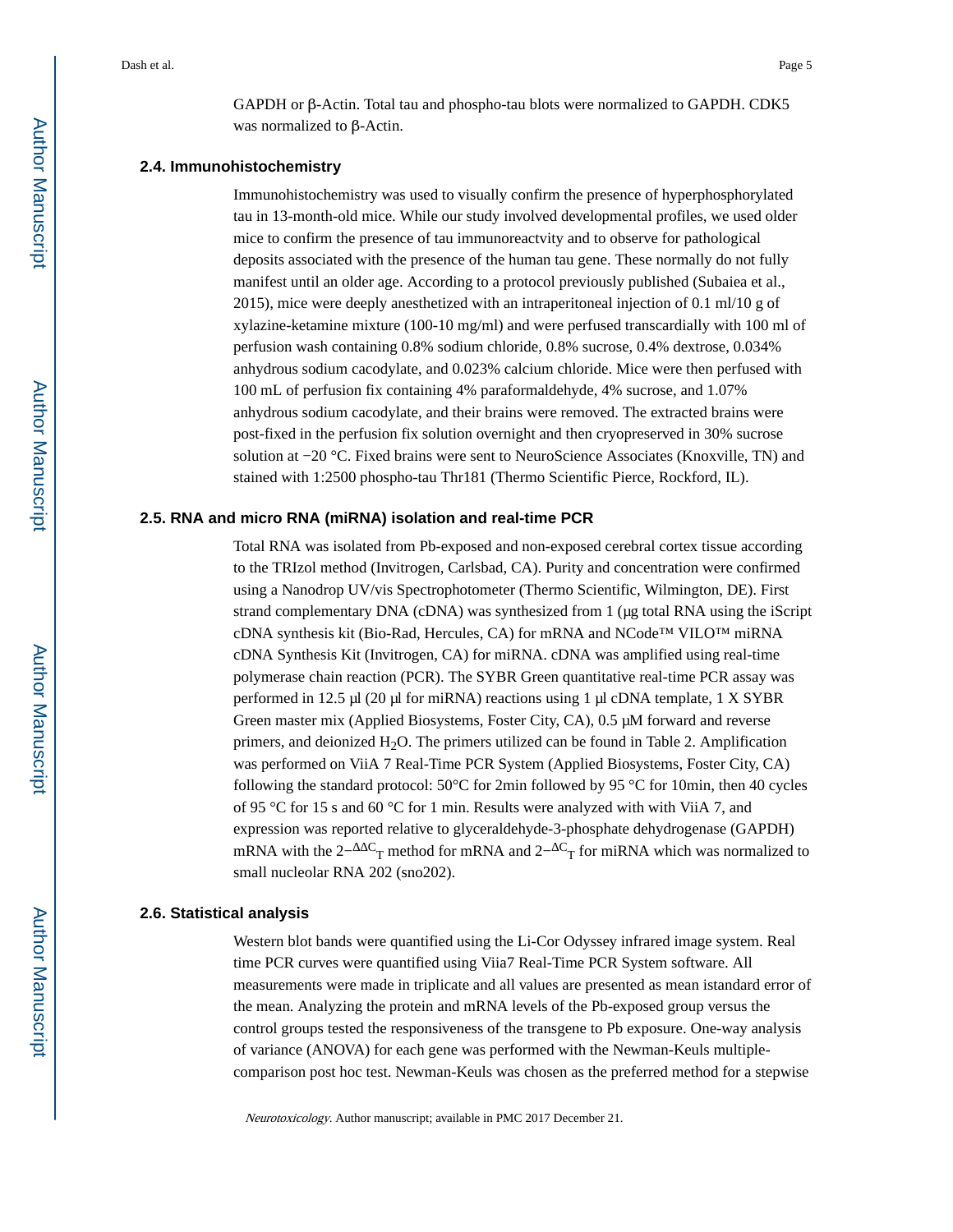approach to pairwise comparisons of the mean responses due to increased power among smaller number of treatment groups. To determine the significance of interaction between Pb-exposure and the time points investigated, a two-way ANOVA and a Newman-Keuls multiple-comparison post hoc test was performed for each gene's protein expression. Effect sizes were calculated to assess the magnitude of the interaction between Pb-exposure and time. The level of significance for each ANOVA was set at  $\alpha$  = 0.05. All analyses were performed using Sigma Stat 3.5 computer software.

#### **3. Results**

#### **3.1. Genotyping and immunohistochemical characterization of the human tau phenotype**

Genotyping and immunohistochemistry were conducted on aged sibilings of the experimental cohorts as part of the model validation. Analysis of DNA obtained from the tails of PND20 mice revealed clear differences between mice carrying the transgene versus non-carrier controls. Immunohistochemical staining for phosphorylated tau (Thr181) in older (13 month) transgene carriers demonstrated clear evidence of hyperphosphorylation in multiple cerebral cortical regions, including the internal capsule (Supplementary Fig. 1A) and the external capsule (Supplementary Fig. 1B).

#### **3.2. Effect of Pb exposure on biomarkers of neurodegeneration**

Protein levels of cerebral cortical total tau normalized to GAPDH were analyzed by Western blot after postnatal dosing with 0.2% Pb acetate for 20days (Fig. 1A). One-way ANOVA revealed a dramatic increase in total tau protein levels in the brains of Pb-exposed mice at PND 20 and 30 which then returned to basal levels by PND 40-60 (p=0.008, p=0.006 respectively) (Fig. 1B). A two-way ANOVA revealed a statistically significant interaction between the time points and Pb-exposure ( $p = < 0.001$ ). The interaction effect,  $\eta^2$ , for this relationship is 0.512 revealing that 51 % of the variance was due to an interaction between time and exposure. Tau mRNA was evaluated for Pb's ability to affect expression. Analysis of tau mRNA levels shows that at PND 20, postnatal Pb exposure has a similar up-regulation effect on the expression of tau at the transcriptional level (Fig. 1C).

The cerebral cortical levels of phosphorylated tau Ser396 normalized to GAPDH were analyzed by Western blot after postnatal lead exposure (Fig. 2A). Results from a one-way ANOVA revealed a significant increase of phosphorylated protein expression in Pb-exposed mice at PND 20 and PND30, which also normalized at PND40-60 (p=0.001 and p=0.001, respectively) (Fig. 2B). Two-way ANOVA findings revealed a statistically significant interaction between the time points and exposure ( $p < 0.001$ ). The  $h^2$  for this interaction is 0.510 revealing that 51% of the variance is attributed to the interaction between exposure and time.

Cerebral cortical CDK5 normalized to β-actin was analyzed by Western blot to measure the effect of Pb on the kinase's protein expression levels (Fig. 3A). CDK5 levels in Pb-exposed mice showed an up-regulation trend at every time point as compared to controls (Fig. 3B). At PND 40 and PND 60, a one-way ANOVA test reported a significant difference ( $p = 0.001$ ) and p< 0.001, respectively). A two-way ANOVA revealed that the effect of Pb exposure does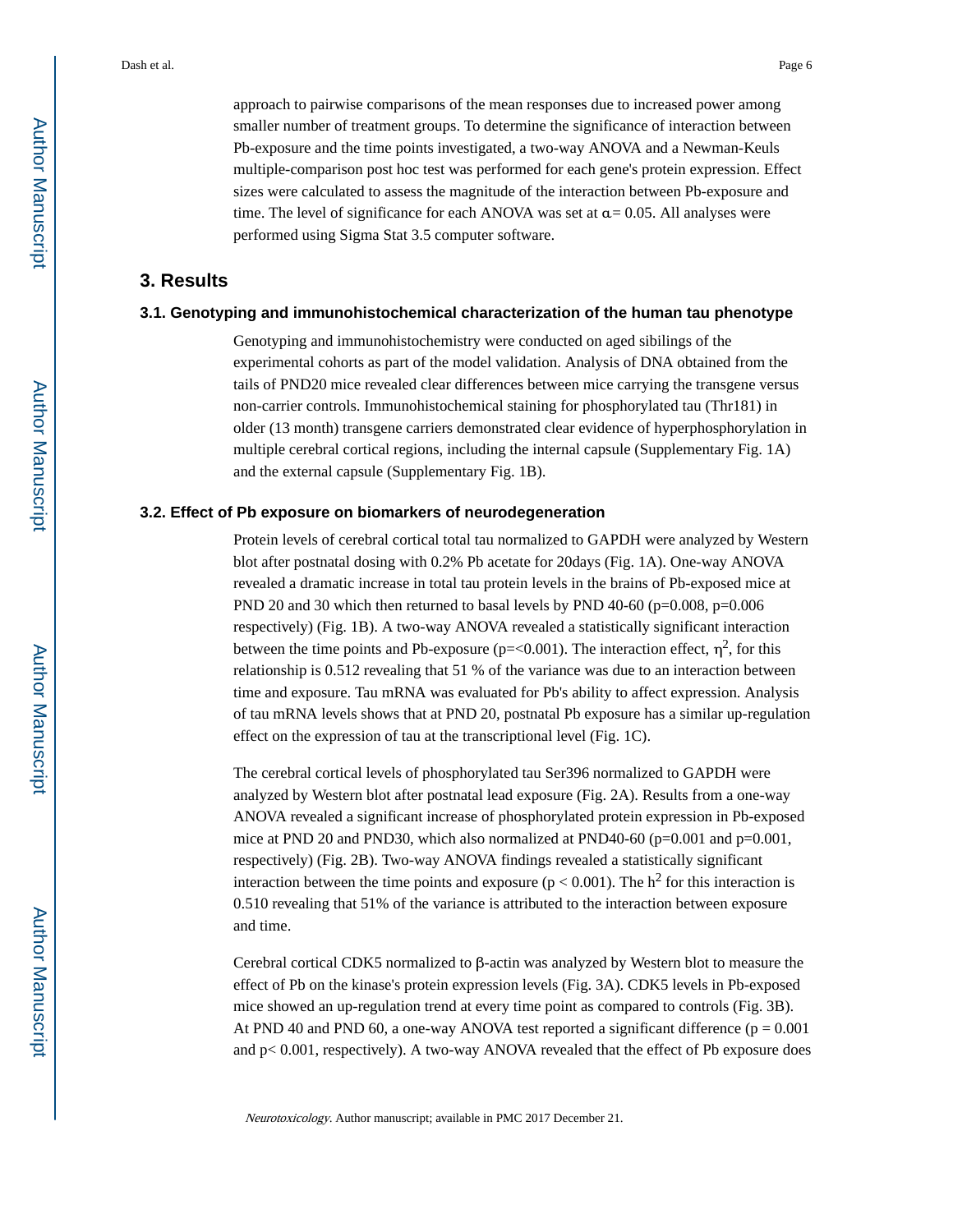not depend on the time point. Stated differently, there is no statistically significant interaction between the time points and exposure ( $p = 0.067$ ).  $\eta^2$  for this interaction is 0.127; a finding that reveals just under 13% of the variance can be attributed to the interaction effect between Pb exposure and time. CDK5 mRNA levels also followed a pattern of consistent upregulation in the Pb-exposed mice compared to unexposed controls (Fig. 3C). One-way ANOVA results revealed no statistical significance between the treatment groups for CDK5 gene expression.

Recent studies by us have suggested that microRNAs may play a role in mediating Pbinduced changes in gene expression. We have shown previously that exposing wild-type mice to Pb produces a transient increase in the expression of miRNA that target APP mRNA and the mRNA for proteins involved in promoter methylation (Masoud et al., 2016). This increase in the expression of select miRNA coincided with a period of decreased protein expression that followed the Pb exposure, suggesting that the miRNA might be inhibiting the translation of these proteins. In the present study, we found that Pb exposure produced an analogous and significant ( $p=0.037$ ) increase in the expression of miR-34c between PND20 and PND50 (Fig. 4). This miRNA has been shown to target the mRNA for human MAPT (Wu et al., 2013).

# **4. Discussion**

Extant findings for wild-type mice have provided evidence that developmental Pb exposure has an effect on tau, its kinase's and phospho-tau (Bihaqi et al., 2014). The expressed hypothesis of this study was focused on identifying the responsiveness of the human tau transgene to an environmental exposure. Initial genotyping confirmed that transgenic mice adequately express human tau and that murine endogenous tau was expectedly absent due to its deletion. Immunohistochemical staining in aged mice with an antibody for phospho-tau site Thr181 validates that the mouse model has high levels of phosphorylated tau in various brain structures as they age. This is in accordance with previously published findings (Andorfer et al., 2003).

Western blotting and quantitative real time PCR demonstrated that Pb has an effect on the human tau gene transcription and translation. Previous studies have shown postnatal exposure in wild-type mice increases levels of tau, phosphorylated tau, and its related enzymes (Bihaqi et al., 2014). We tested to see the same pattern within the transgenic mouse model between PND 20-60. The findings from this current study illustrated that Pb indeed has an effect on the human tau gene which occurs within a stage-specific developmental window and then normalized by adulthood. These observations are consistent with numerous studies reported by our group on the impact of developmental Pb exposure and gene expression and more recently shown to occur for tau (Bihaqi et al., 2014). The latent effects of elevated tau levels in late life seen in the wild-type mice are possibly being established and further aging of these mice would be expected to reveal a delayed upregulation in this biomarker in old age.

The phosphorylated tau serine 396 protein levels follow the same upregulation pattern of the total tau protein levels (Figs.1–2). This infers that as more total tau is being translated,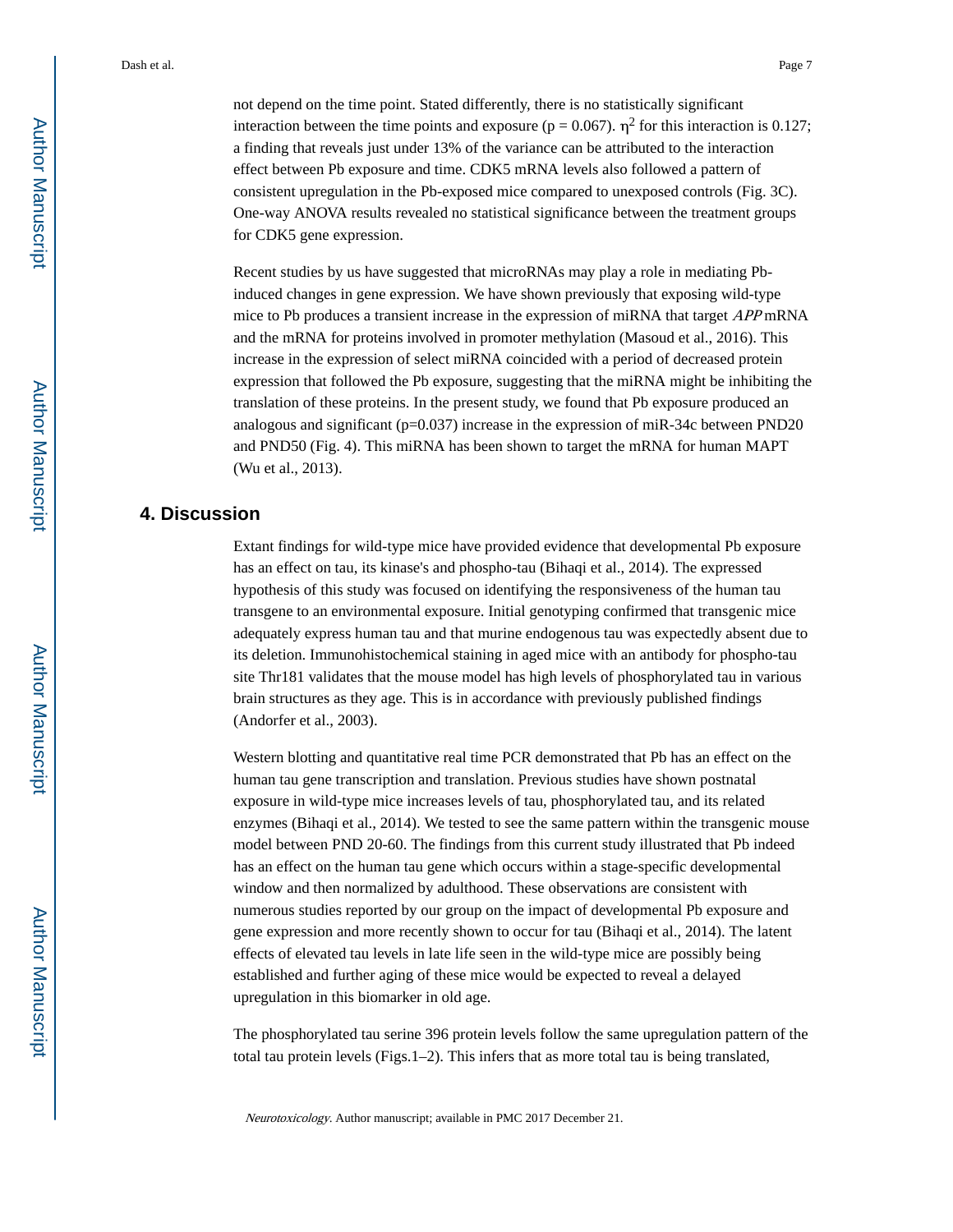phosphorylation of the protein is also increasing; suggesting that the hyperphosphorylation of tau is substrate driven. The total tau mRNA levels illustrate that the upregulation of transcription at PND 20 results in excessive protein translation and subsequent phosphorylation at PND 20 and 30. At PND 40 and PND 60 the transcriptional levels are similar in pattern to the protein levels.

Additional western blotting showed consistent elevated levels of CDK5 in Pb-exposed mice compared to controls. This was analogous to the two-year Pb exposure study done in the wild-type mouse model (Bihaqi et al., 2014); however, it is important to note that both CDK5 levels and gene expression are belatedly elevated on PND 40 and such elevation is sustained throughout their adulthood. This suggests that while CDK5 can contribute to the posttranslational modification of tau, it is not responsive to substrate levels and may be activated by alternate pathways. It is also important to note that Ser396 is a major target of glycogen synthase kinase 3 (GSK3), a second kinase of tau (Kimura et al., 2014). CDK5 was the primary kinase evaluated in this study because of its importance in abnormal tau phosphorylation as well as many GSK3 sites, including Ser396, needing to be primed by CDK5 initially (Kimura et al., 2014).

MicroRNAs (miRNA) are small non-coding RNA of ∼22 nucleotides that act as important post-transcriptional regulators of gene expression by binding to the 3′ un-translated regions of their target mRNAs, resulting in mRNA degradation or the inhibition of protein translation (Goodall et al., 2013). It has been shown that miR-34c binds to human MAPT mRNA and thus inhibits the expression of MAPT protein (Wu et al., 2013). In the present study we demonstrate that early postnatal Pb exposure causes an increase in the expression of this miRNA that coincides with the post-exposure normalization of tau expression that we describe above. This data suggests that miRNA, including miR-34c, may play a critical role in "correcting" the transient Pb-induced over-expression of tau, similar to the role suggested for miRNA in the normalization of protein expression in wild-type mice exposed to Pb (Masoud et al., 2016).

In summary, these studies demonstrate for the first time that exposure to an environmental toxin can modulate a human gene and biomarkers associated with AD and tauopathies. When compared with our previous work using wild-type animals, the present results indicate that the human tau gene may in fact be more sensitive than the murine tau gene to developmental Pb exposure. Future studies will explore the combined effects of the environment and susceptible genes across the lifespan through old age. Furthermore, epigenetic pathways that maybe associated with this genetic reprogramming will be examined.

# **Supplementary Material**

Refer to Web version on PubMed Central for supplementary material.

#### **Acknowledgments**

This research was supported by funding from the United Arab Emirates University and Intramural Research Program of the National Institutes of Health (NIH), National Institute of Environmental Health Sciences, and by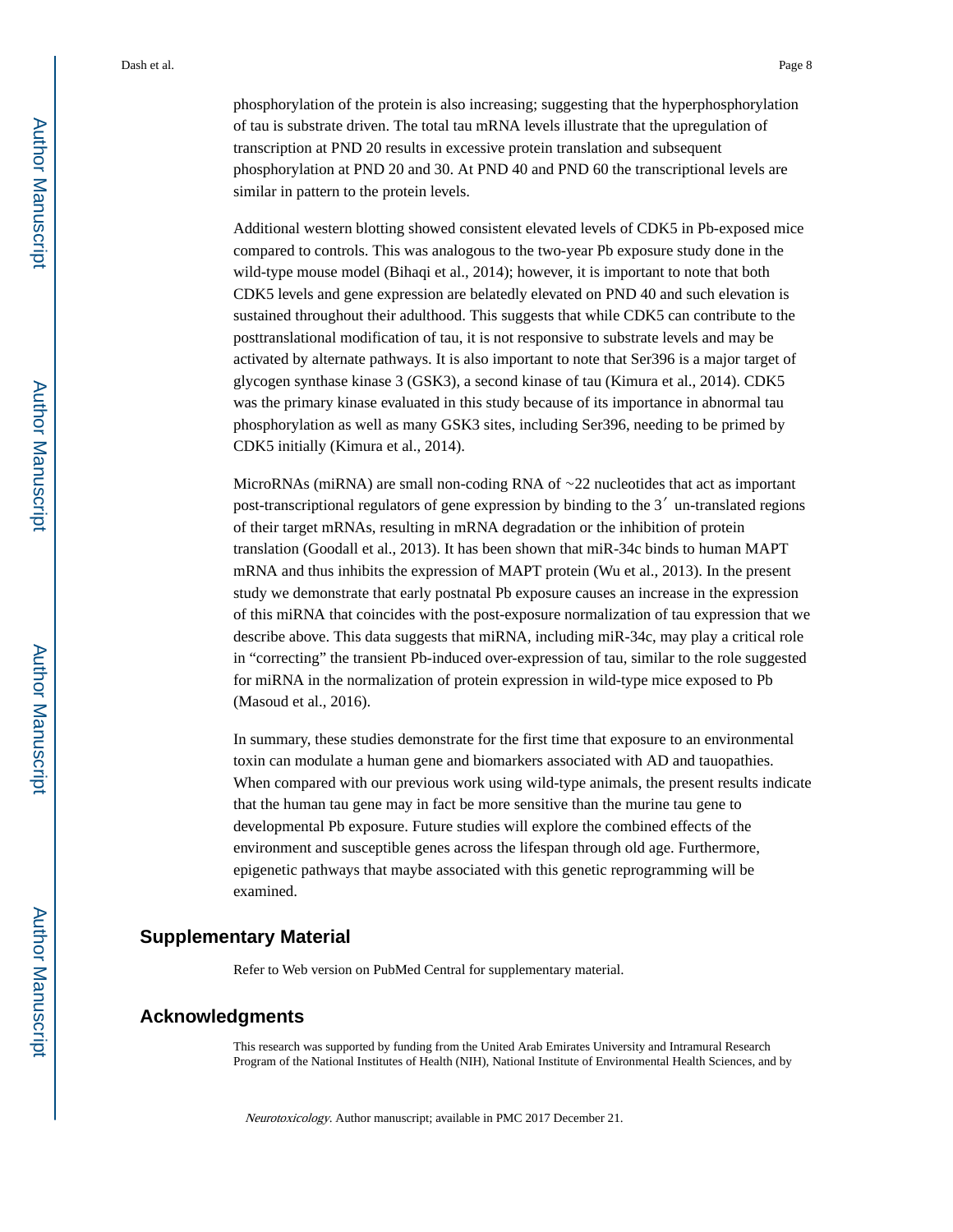grant 5RO1ES015867-03. The research core facility was funded by an Institutional Development Award (IDeA) from the National Institute of General Medical Sciences of the National Institutes of Health under grant number 2 P20 GM103430.

# **References**

- Alzheimer's A. Alzheimer's disease facts and figures. Alzheimers Dement. 2015; 11(3):332–384. [PubMed: 25984581]
- Andorfer C, Kress Y, Espinoza M, et al. Hyperphosphorylation and aggregation of tau in mice expressing normal human tau isoforms. J Neurochem. 2003; 86(3):582–590. doi[:http://dx.doi.org/](http://dx.doi.org/10.1046/j.1471-4159.2003.01879.x) [10.1046/j.1471-4159.2003.01879.x](http://dx.doi.org/10.1046/j.1471-4159.2003.01879.x). [PubMed: 12859672]
- Basha MR, Wei W, Bakheet SA, et al. The fetal basis of amyloidogenesis: exposure to lead and latent overexpression of amyloid precursor protein and beta-amyloid in the aging brain. J Neurosci. 2005; 25(4):823–829. doi[:http://dx.doi.org/10.1523/jneurosci.4335-04.2005](http://dx.doi.org/10.1523/jneurosci.4335-04.2005). [PubMed: 15673661]
- Bekris LM, Yu CE, Bird TD, Tsuang DW. Genetics of Alzheimer disease. J Geriatr Psychiatr Neurol. 2010; 23(4):213–227. doi:<http://dx.doi.org/10.1177/0891988710383571>.
- Bihaqi SW, Zawia NH. Enhanced taupathy and AD-like pathology in aged primate brains decades after infantile exposure to lead (Pb). Neurotoxicology. 2013; 39:95–101. doi:[http://dx.doi.org/10.1016/](http://dx.doi.org/10.1016/j.neuro.2013.07.010) [j.neuro.2013.07.010](http://dx.doi.org/10.1016/j.neuro.2013.07.010). [PubMed: 23973560]
- Bihaqi, SW., Bahmani, A., Adem, A., Zawia, NH. Infantile postnatal exposure to lead (Pb) enhances tau expression in the cerebral cortex of aged mice: relevance to AD. Neurotoxicology. 2014. doi[:http://dx.doi.org/10.1016/j.neuro.2014.06.008](http://dx.doi.org/10.1016/j.neuro.2014.06.008)
- Caillet-Boudin ML, Buee L, Sergeant N, Lefebvre B. Regulation of human MAPT gene expression. Mol Neurodegener. 2015; 10:28. doi:<http://dx.doi.org/10.1186/s13024-015-0025-8>. [PubMed: 26170022]
- Dosunmu R, Wu J, Basha MR, Zawia NH. Environmental and dietary risk factors in Alzheimer's disease. Expert Rev Neurother. 2007; 7(7):887–900. doi[:http://dx.doi.org/](http://dx.doi.org/10.1586/14737175.7.7.887) [10.1586/14737175.7.7.887](http://dx.doi.org/10.1586/14737175.7.7.887). [PubMed: 17610395]
- Gendron TF, Petrucelli L. The role of tau in neurodegeneration. Mol Neurodegener. 2009; 4:13. doi[:http://dx.doi.org/10.1186/1750-1326-4-13](http://dx.doi.org/10.1186/1750-1326-4-13). [PubMed: 19284597]
- Goodall EF, Heath PR, Bandmann O, Kirby J, Shaw PJ. Neuronal dark matter: the emerging role of microRNAs in neurodegeneration. Front Cell Neurosci. 2013; 7:178. doi:[http://dx.doi.org/10.3389/](http://dx.doi.org/10.3389/fncel.2013.00178) [fncel.2013.00178.](http://dx.doi.org/10.3389/fncel.2013.00178) [PubMed: 24133413]
- Karch, CM., Goate, AM. Alzheimer's disease risk genes and mechanisms of disease pathogenesis. Biol Psychiatry. 2014. doi[:http://dx.doi.org/10.1016/j.biopsych.2014.05.006](http://dx.doi.org/10.1016/j.biopsych.2014.05.006)
- Kimura T, Ishiguro K, Hisanaga S. Physiological and pathological phosphorylation of tau by Cdk5. Front Mol Neurosci. 2014; 7:65. doi[:http://dx.doi.org/10.3389/fnmol.2014.00065](http://dx.doi.org/10.3389/fnmol.2014.00065). [PubMed: 25076872]
- Liddell MB, Lovestone S, Owen MJ. Genetic risk of Alzheimer's disease: advising relatives. Br J Psychiatry. 2001; 178(1):7–11.
- Lunnon K, Mill J. Epigenetic studies in Alzheimer's disease: current findings, caveats, and considerations for future studies. Am J Med Genet B Neuropsychiatr Genet. 2013; 162b(8):789– 799. doi[:http://dx.doi.org/10.1002/ajmg.b.32201.](http://dx.doi.org/10.1002/ajmg.b.32201) [PubMed: 24038819]
- Masoud AM, Bihaqi SW, Machan JT, Zawia NH, Renehan WE. Early-life exposure to lead (Pb) alters the expression of microRNA that target proteins associated with Alzheimer's disease. J Alzheimer's Dis. 2016; XX:XX.
- Payton M, Riggs KM, Spiro A, Weiss ST, Hu H. Relations of bone and blood lead to cognitive function: the VA Normative Aging Study. Neurotoxicol Teratol. 1998; 20(1):19–27. [PubMed: 9511166]
- Rosenthal SL, Kamboh MI. Late-onset Alzheimer's disease genes and the potentially implicated pathways. Curr Genet Med Rep. 2014; 2:85–101. doi:[http://dx.doi.org/10.1007/s40142-014-0034](http://dx.doi.org/10.1007/s40142-014-0034-x) [x.](http://dx.doi.org/10.1007/s40142-014-0034-x) [PubMed: 24829845]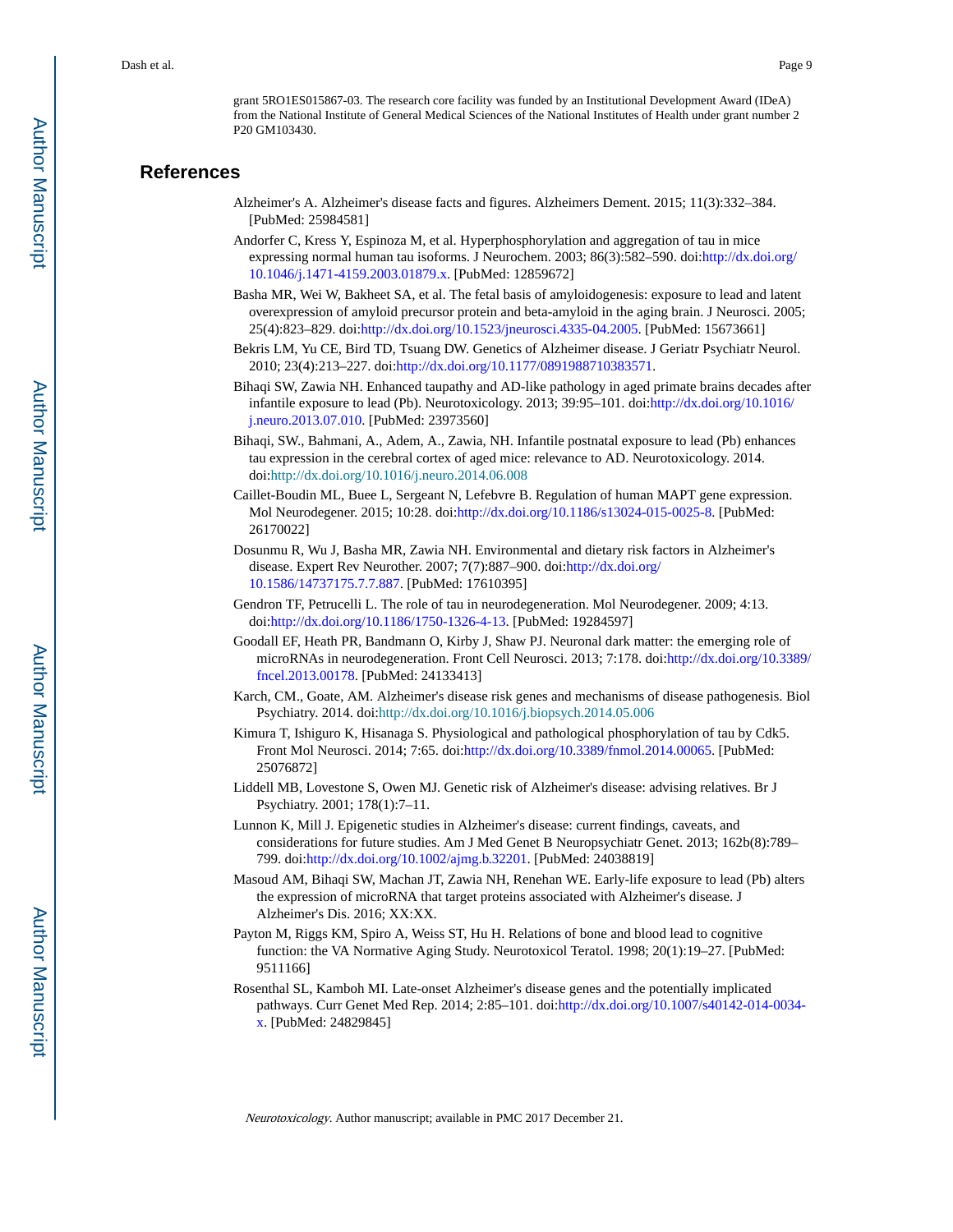- Subaiea GM, Ahmed AH, Adwan LI, Zawia NH. Reduction of amyloid- beta deposition and attenuation of memory deficits by tolfenamic acid. J Alzheimer's Dis JAD. 2015; 43(2):425–433. doi[:http://dx.doi.org/10.3233/JAD-132726.](http://dx.doi.org/10.3233/JAD-132726) [PubMed: 25096618]
- Weisskopf MG, Wright RO, Schwartz J, et al. Cumulative lead exposure and prospective change in cognition among elderly men: the VA Normative Aging Study. Am J Epidemiol. 2004; 160(12): 1184–1193. [PubMed: 15583371]
- Weisskopf MG, Proctor SP, Wright RO, et al. Cumulative lead exposure and cognitive performance among elderly men. Epidemiology (Cambridge, Mass). 2007; 18(1):59–66.
- Wright RO, Tsaih SW, Schwartz J, et al. Lead exposure biomarkers and mini-mental status exam scores in older men. Epidemiology (Cambridge, Mass). 2003; 14(6):713–718.
- Wu H, Huang M, Lu M, et al. Regulation of microtubule-associated protein tau (MAPT) bymiR-34c-5p determines the chemosensitivityof gastric cancer to paclitaxel. Cancer Chemother Pharmacol. 2013; 71(5):1159–1171. doi:<http://dx.doi.org/10.1007/s00280-013-2108-y>. [PubMed: 23423488]
- Zawia NH, Harry GJ. Developmental exposure to lead interferes with glial and neuronal differential gene expression in the rat cerebellum. Toxicol Appl Pharmacol. 1996; 138(1):43–47. doi:[http://](http://dx.doi.org/10.1006/taap.1996.0095) [dx.doi.org/10.1006/taap.1996.0095.](http://dx.doi.org/10.1006/taap.1996.0095) [PubMed: 8658511]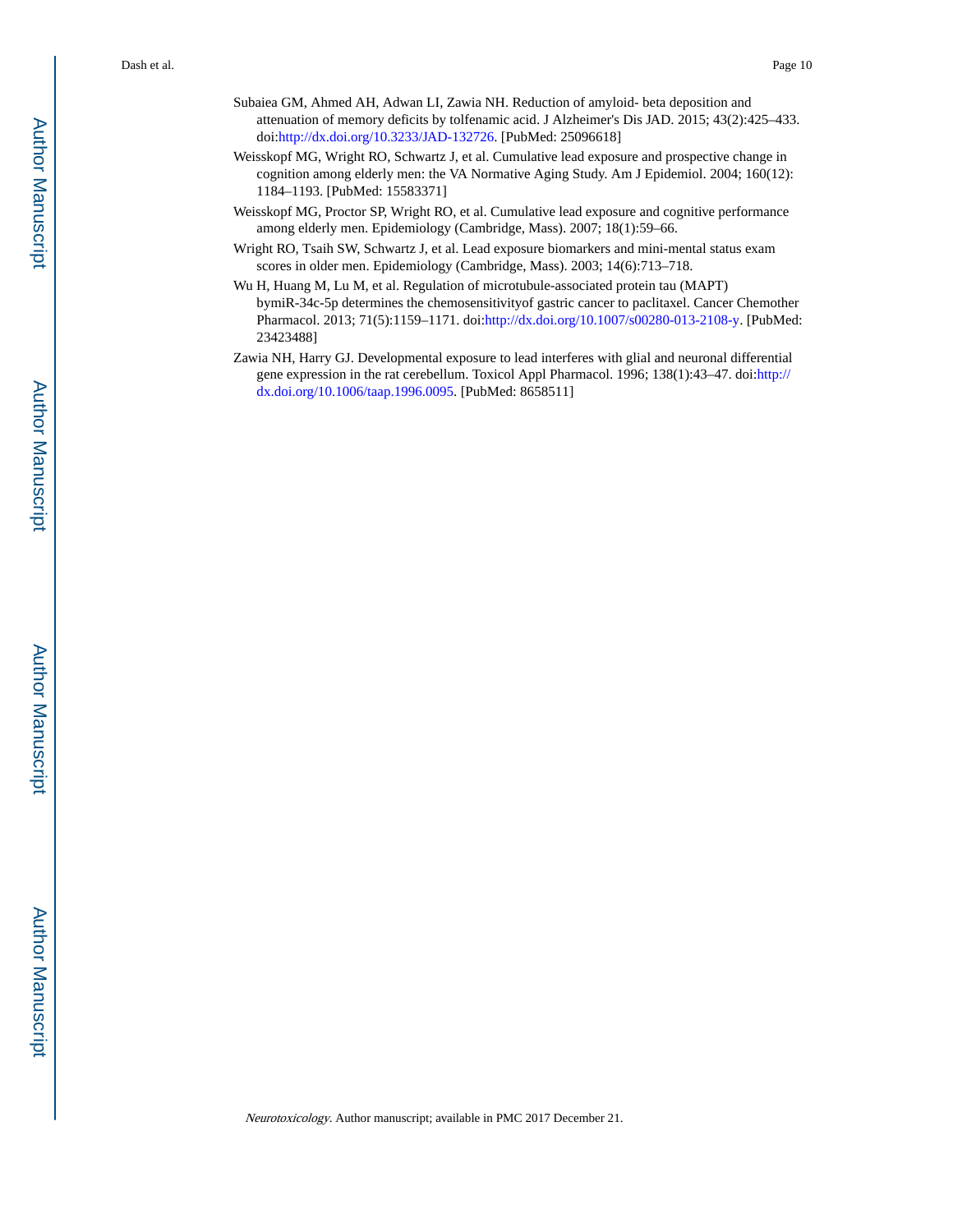

### **Fig. 1.**

Total tau expression in mice with postnatal exposure to Pb. (A) Changes in the developmental profiles of tau protein expression in the cerebral cortex of control and developmental exposure group (Pb). (B) Quantification of protein expression by normalization to GAPDH. (C) Quantification of mRNA levels of total tau normalized to GAPDH. Each data point in the bar diagram represents the mean  $\pm$  SEMs (n = 3) for protein and gene expression. \*\*p < 0.010 as compared to unexposed controls. \*p < 0.05 as compared to unexposed controls and independently verified. Total tau protein and gene expression was altered by postnatal Pb exposure.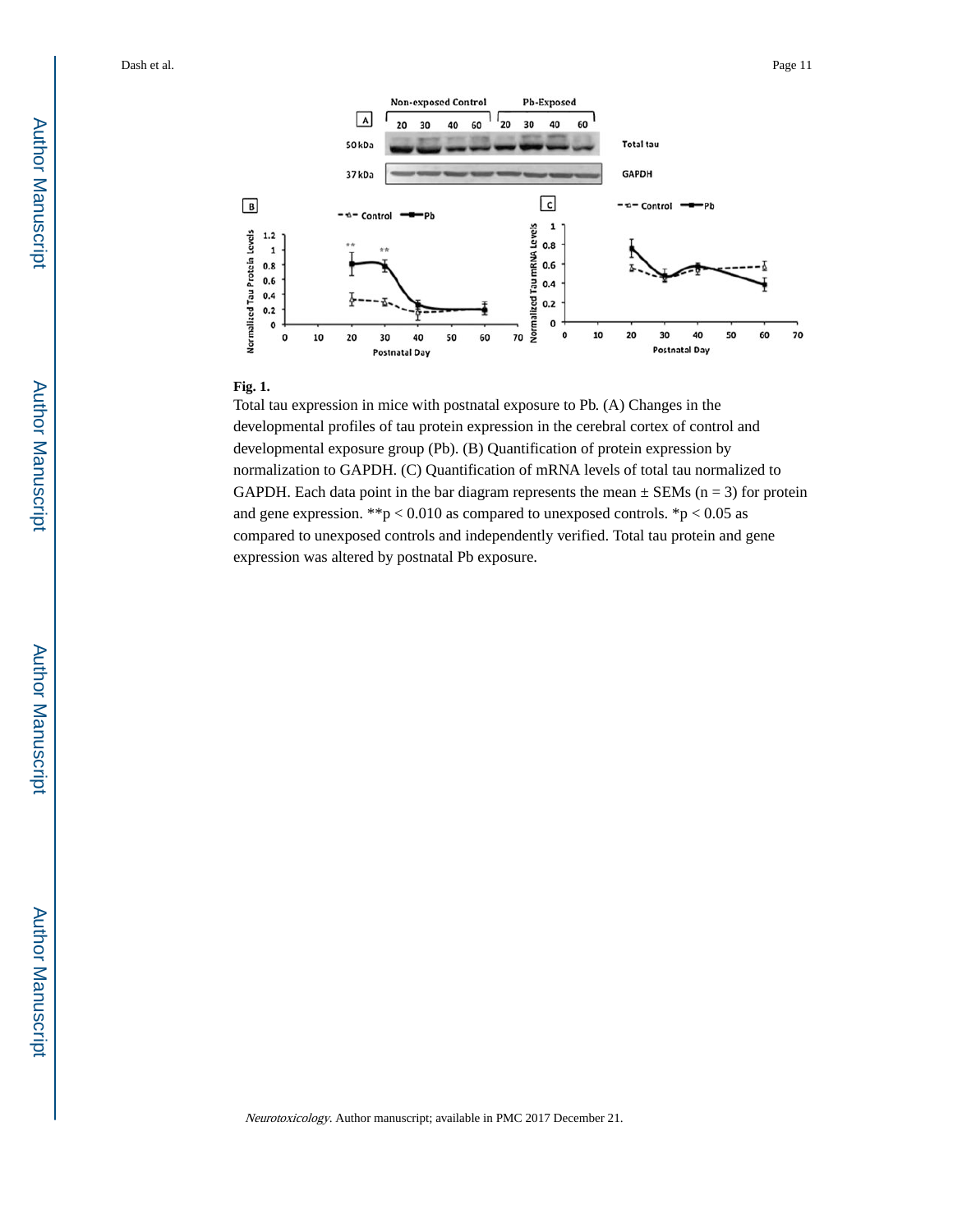

#### **Fig. 2.**

Phospho-tau Ser396 expression in mice with postnatal exposure to Pb. (A) Changes in the developmental profiles of phosphor-tau Ser396 protein expression in the cerebral cortex of control and developmental exposure group (Pb). (B) Quantification of protein expression by normalization to GAPDH. Each data point in the bar diagram represents the mean±SEMs (n  $=$  3) for protein expression. \*\*\*p < 0.001 as compared to unexposed controls. Phopho-tau Ser936 protein expression was altered by postnatal Pb exposure.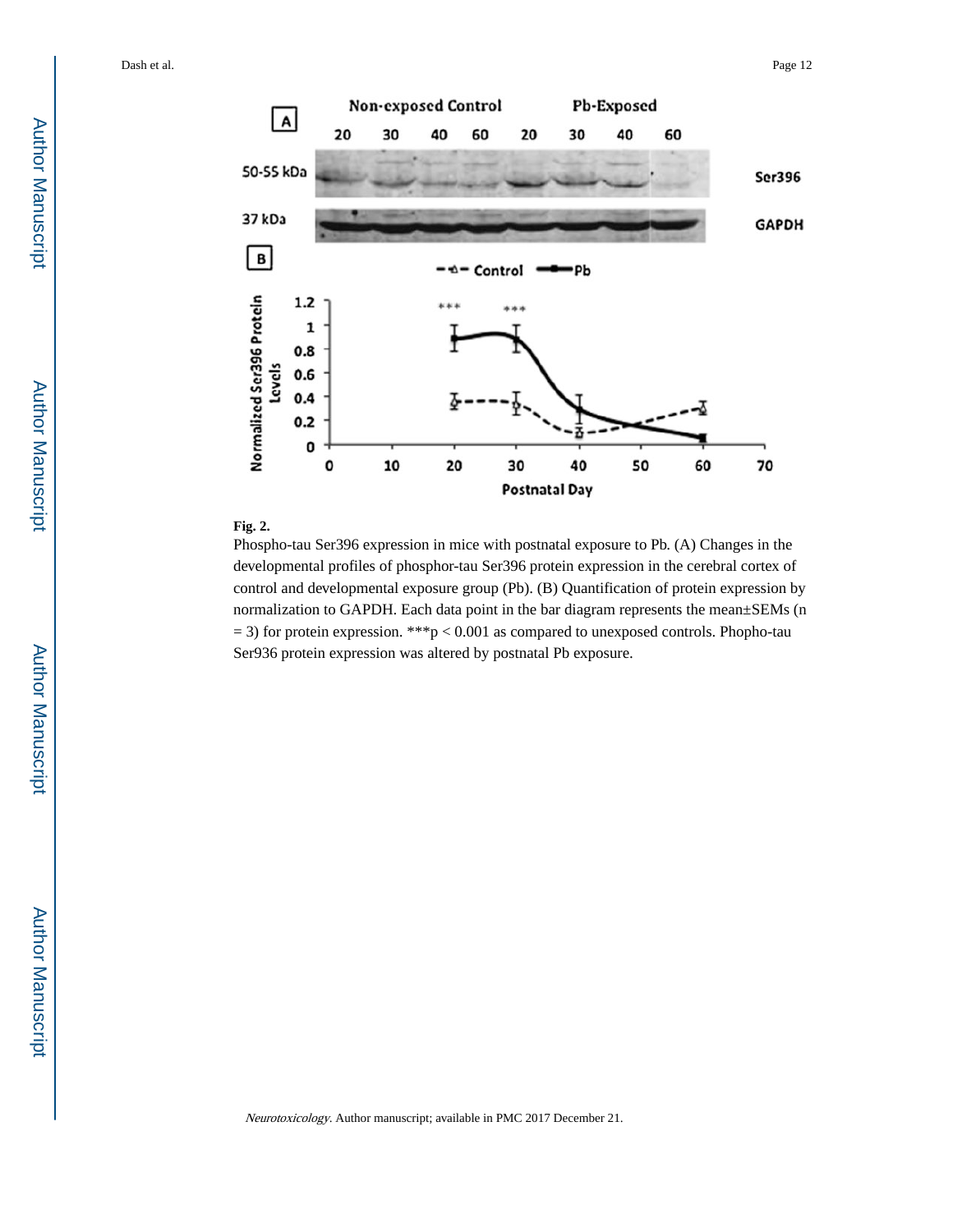

# **Fig. 3.**

CDK5 expression in mice with postnatal exposure to Pb. (A) Changes in the developmental profiles of CDK5 protein expression in the cerebral cortex of control and developmental exposure group (Pb). (B) Quantification of protein expression by normalization to β-actin. (C) Quantification of mRNA levels of CDK5 normalized to β-actin. Each data point in the bar diagram represents the mean  $\pm$  SEMs (n = 3) for protein and gene expression. \*\*\* p < 0.001 as compared to unexposed controls. CDK5 protein and gene expression was altered by postnatal Pb exposure.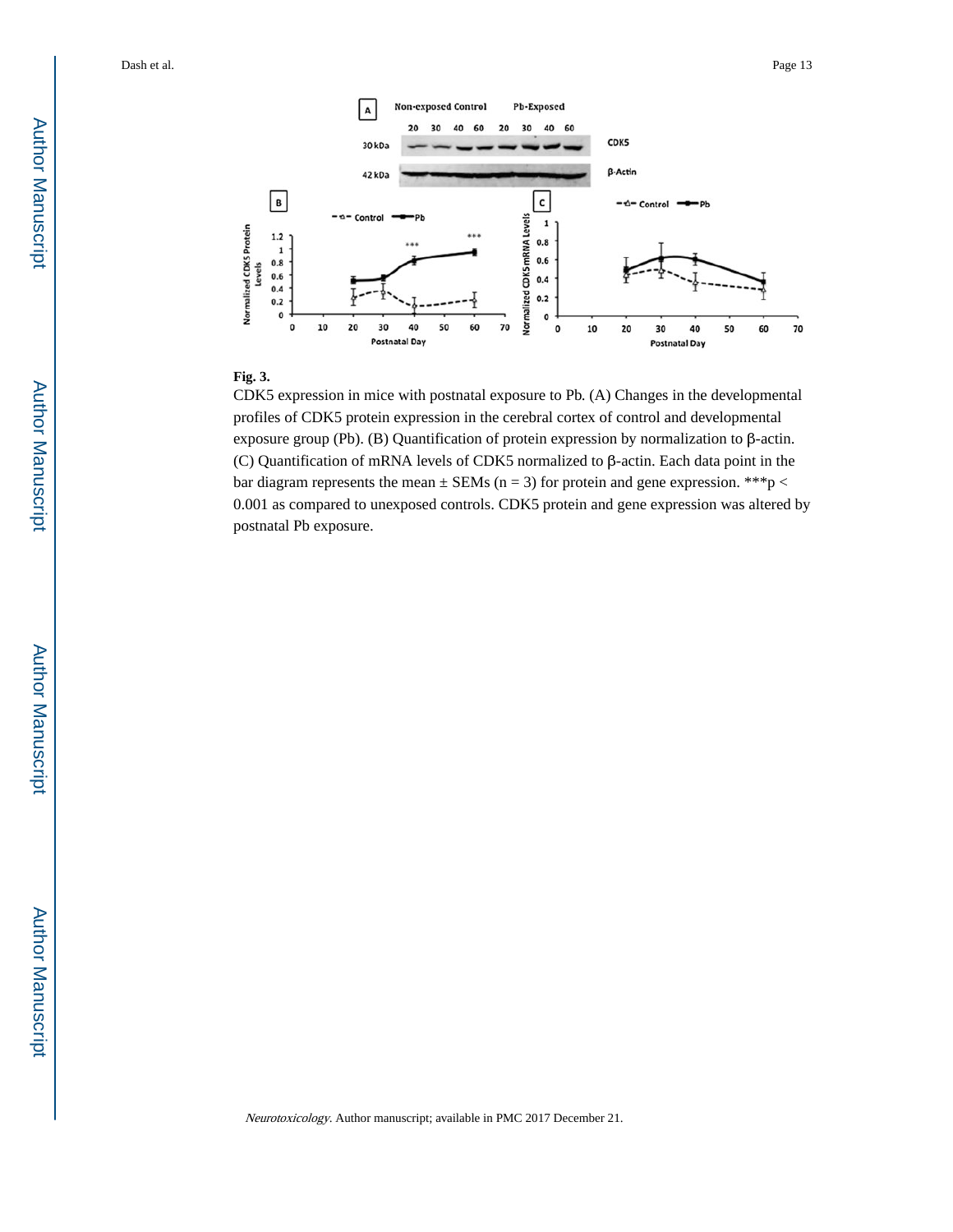

# **Fig. 4.**

Expression of miR-34c relative to sno202 in control animals (dotted line) and Pbexposedanimals (PbE, solid line) at PND 20 and PND 50. Results expressed as mean ± SEMs ( $n = 3$  with measurements in triplicates). \*p<0.05 as compared to unexposed controls.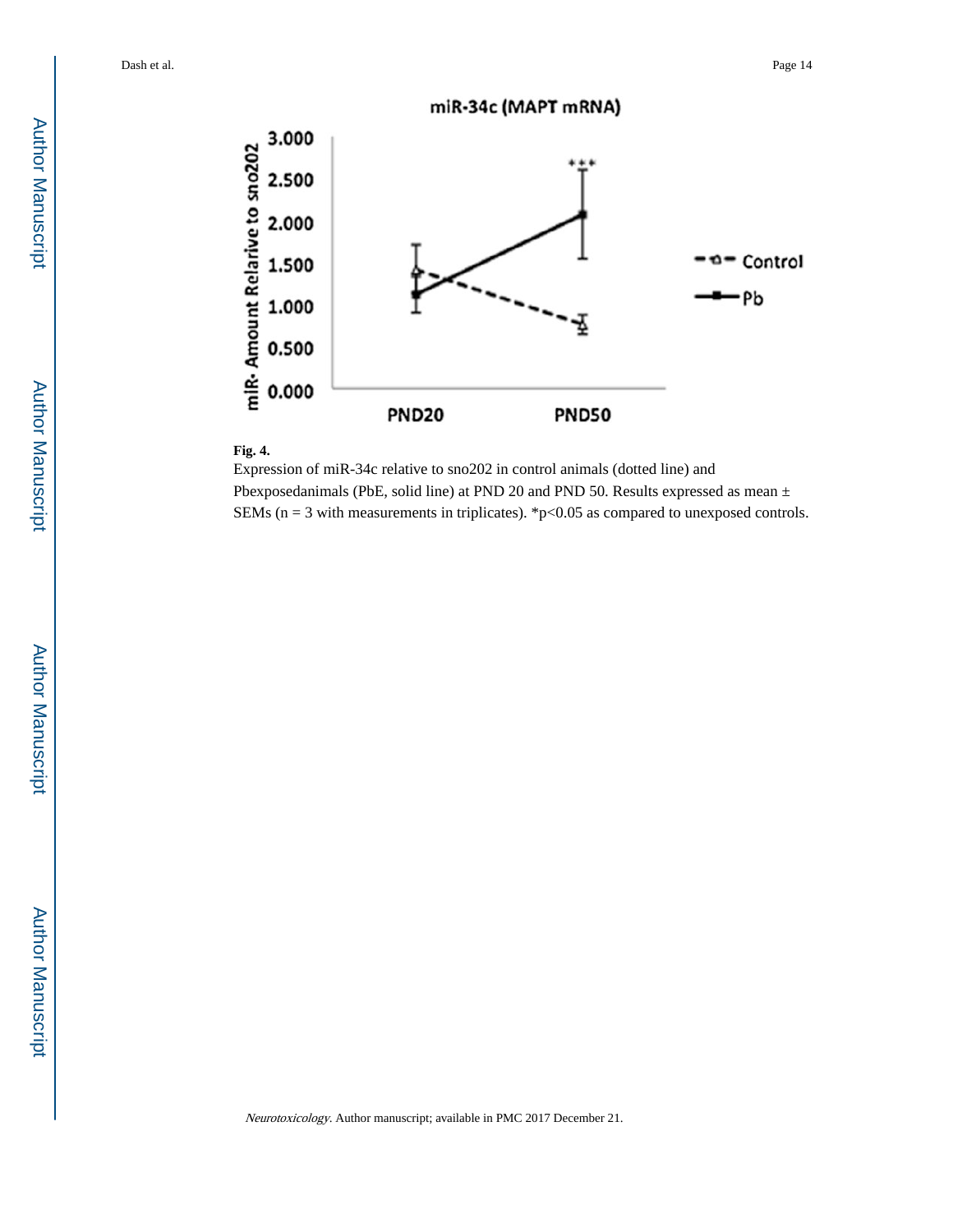**Table 1**

Western blot protein concentrations and antibody ratios. Western blot protein concentrations and antibody ratios.

| Gene           |            |       | Protein Gel Transfer Blocking |                        |              | Primary Antibody Secondary Antibody |
|----------------|------------|-------|-------------------------------|------------------------|--------------|-------------------------------------|
| lau            | $10 \mu$ g | $0\%$ | 40 <sub>min</sub>             | 1h in 5% BSA           | 1:5000       | 1:10,000 30min                      |
| CNC.           | $40 \mu$ g | 10%   | $30$ min                      | 20min in 5% BSA 1:1000 |              | $1:10,000$ 60 $min$                 |
| Ser396         | $40 \mu$ g | 10%   | 30 <sub>min</sub>             | 20min in 5% BSA 1:500  |              | 1:5,000 60min                       |
| GAPDH          |            |       |                               |                        | 1:1000 1h RT | 1:10,000 60min                      |
| <b>B-Actin</b> |            |       |                               |                        | 1:1000 1h RT | 1:10,000 60min                      |